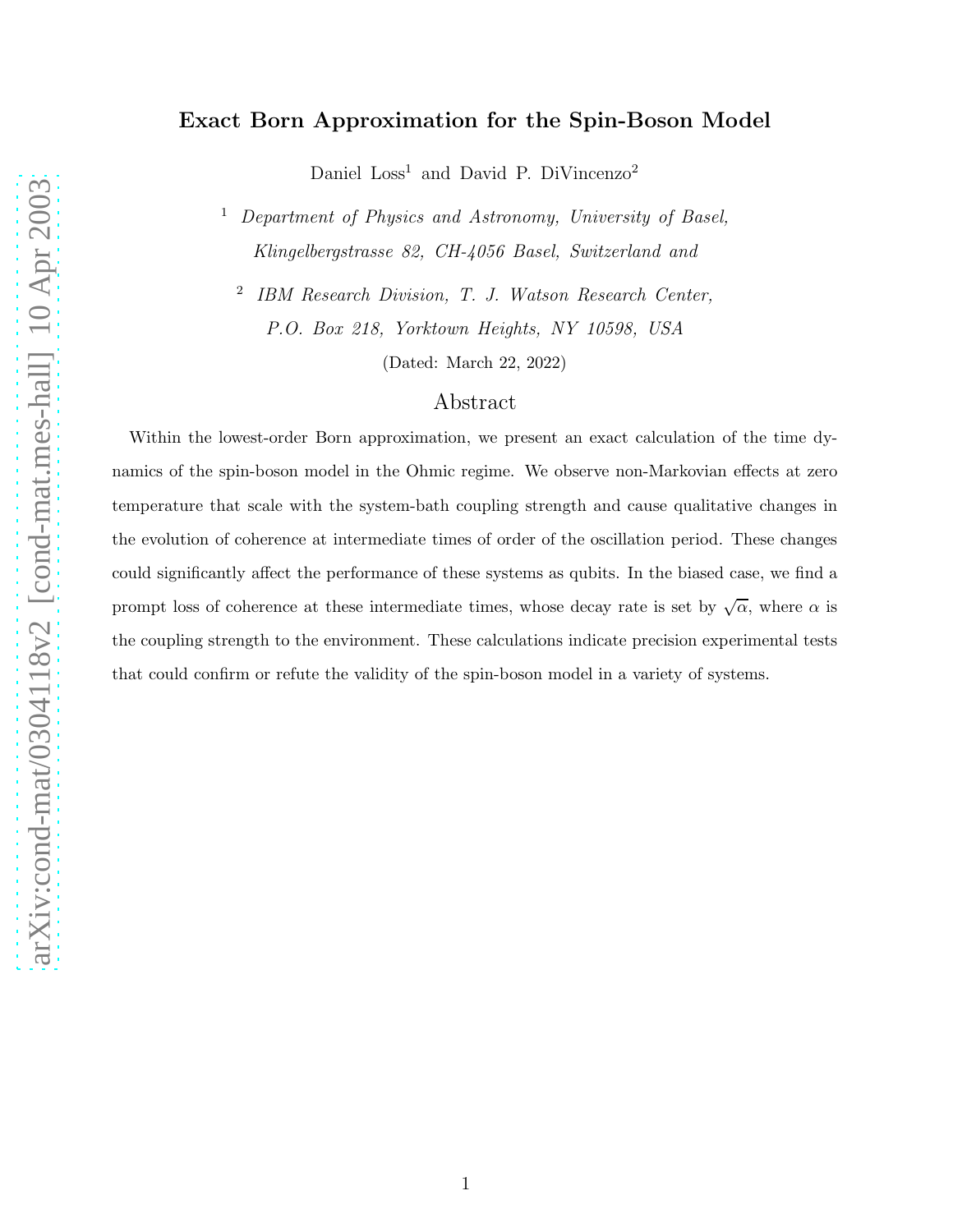Novel solid state devices that can control spin degrees of freedom of individual electrons  $[1, 2]$  $[1, 2]$ , or discrete quantum states in superconducting circuits  $[3, 4, 5, 6]$  $[3, 4, 5, 6]$  $[3, 4, 5, 6]$  $[3, 4, 5, 6]$  $[3, 4, 5, 6]$  $[3, 4, 5, 6]$ , show promise in realizing the ideal of the completely controllable two-state quantum system, weakly coupled to its environment, that is the essential starting point for qubit operation in quantum computation. From a fundamental point of view, these experimental successes also bring us close to embodying the ideal test of quantum coherence as envisioned by Leggett many years ago[\[7\]](#page-10-6), in which a simple quantum system is placed in a known initial state, is allowed to evolve for a definite time  $t$  under the action of its own Hamiltonian and under the influence of decoherence from the environment, and is then measured.

Recent experiments, starting with [\[4\]](#page-10-3), show that this ideal test can be implemented in practice. The decay of quantum oscillations due to environmental decoherence is now  $\ket{3, 4}$ , [5,](#page-10-4) [6](#page-10-5)] sufficiently weak that some tens of coherent oscillations can be observed. If quantum computation is to become a reality, it is believed[\[8](#page-10-7)] that these systems will eventually need to achieve even lower levels of decoherence, such that thousands or tens of thousands of coherent oscillations could be observed. This prospect of producing experiments with ultralong coherence times in quantum two state systems offers a new challenge for theoretical modelling of decoherence. Despite the many years of work[\[9,](#page-10-8) [10\]](#page-10-9) following on Leggett's initial proposals, there has never been a full, systematic analysis of the most popular description of these systems, the spin-boson model, in the limit of very weak coupling to the environment.

In this Letter we provide an exact analysis of the weak coupling limit of the spin boson model for the Ohmic heat bath, and in the low temperature limit. In this limit the Born approximation (to the self energy) should become essentially exact, and we make no other approximations in our solutions — in particular, no Markov approximation is made. As other workers have recently emphasized[\[11](#page-10-10), [12](#page-10-11)], understanding the details of the short-time dynamics of this model is especially crucial for the operation of these systems as qubits.

We find important, new, non-Markovian effects in this regime. At lowest order in the Born expansion of the self energy superoperator, the time dynamics of the model rigorously separates into a sum of strictly exponential pieces (the usual " $T_1$ " and " $T_2$ " decays of the Bloch-Redfield model) plus two distinct non-exponential pieces that arise, technically speaking, from two different kinds of branch cuts in the Laplace transform of the solution of the generalized master equation that we obtain.

These two contributions both have power-law forms at long times,  $t > T_1, T_2$ , and thus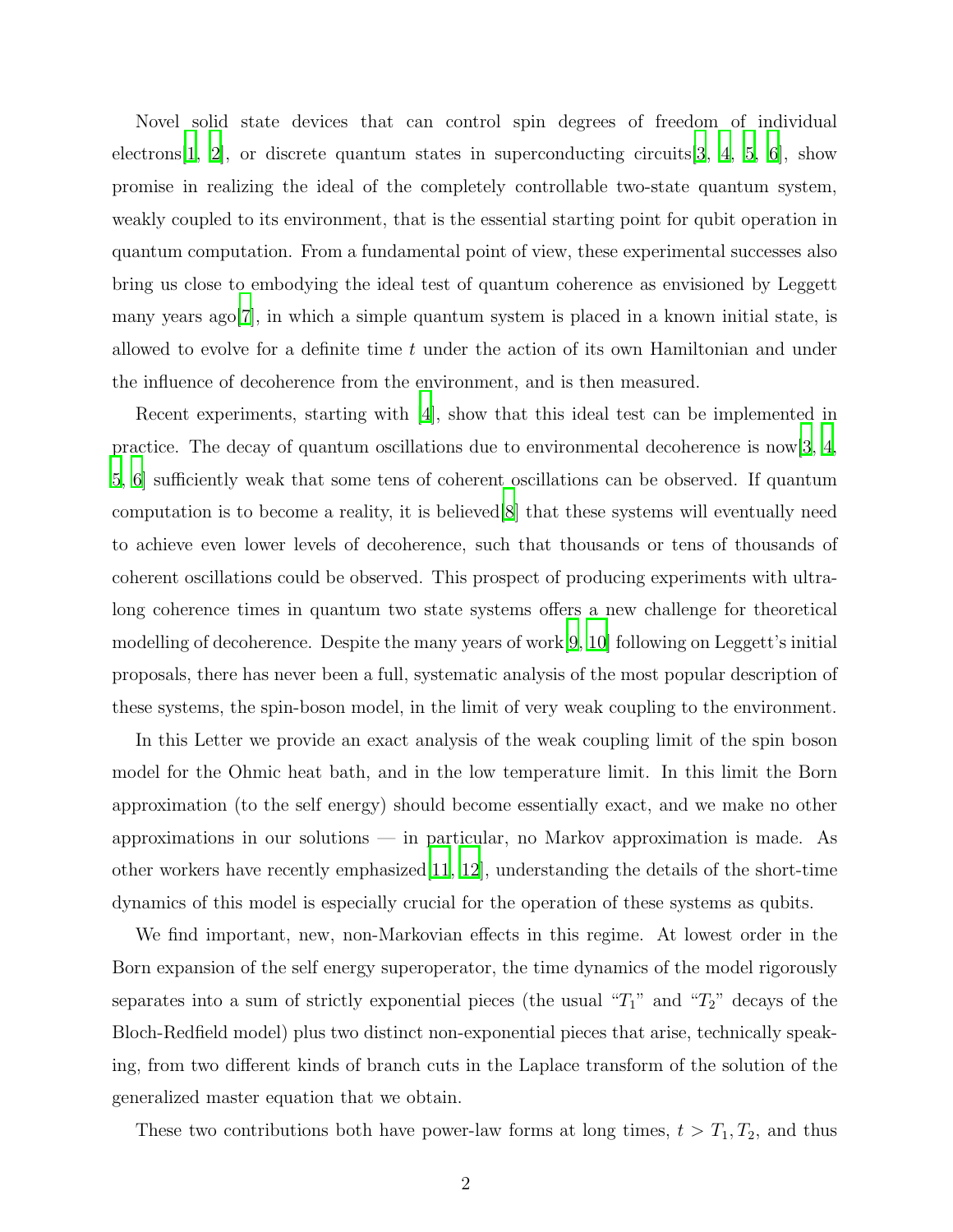formally dominate the exponentially-decaying parts. But more interesting is that they both give new structure to the time evolution at intermediate times t,  $1/\omega_c < t < T_1, T_2$ ; this structure typically occurs for t on the order of the oscillation period. (Here,  $\omega_c$  is a high frequency cut-off of the bath modes, defining the very short time regime,  $t < 1/\omega_c$ , which is of no interest here.) We can explain our results in the language of the double-well potential, where the two quantum states are "left" and "right"  $(L/R)$ , the  $t = 0$  state is pure L, and the system oscillates in time via tunneling from  $L$  to  $R$ . The first branch-cut contribution is most important in the unbiased case  $(L \text{ and } R \text{ energies degenerate})$  and it causes the system, starting immediately in the first quantum oscillation, to spend more time in the R well, that is, the *opposite* well from the one the system is in initially. The second branchcut contribution, present when the system is biased, adds to the amplitude of the coherent oscillation, but dies out after an intermediate time which scales like the inverse square root of the interaction strength  $\alpha$  with the bath. This prompt loss of coherence, whose amplitude is proportional to  $\alpha$ , changes qualitatively the picture of the initial decay of coherence that is so important for discussions of fault-tolerant quantum computation[\[13](#page-11-0)].

We are interested in studying the time dependence of the system density matrix  $\rho_S(t) =$  $\text{Tr}_B \rho(t)$  with a time-independent system Hamiltonian, and in the presence of a fixed coupling to an environment. An exact equation for  $\rho_S$  – the generalized master equation (GME) – is[\[14\]](#page-11-1)

<span id="page-2-0"></span>
$$
\dot{\rho}_S(t) = -iL_S \rho_S(t) - i \int_0^t dt' \Sigma_S(t - t') \rho_S(t'), \tag{1}
$$

$$
\Sigma_S(t) = -i \text{Tr}_B L_{SB} e^{-iQLt} L_{SB} \rho_B. \tag{2}
$$

Here the kernel  $\Sigma<sub>S</sub>(t)$  is the self energy superoperator, the system-bath Hamiltonian is written  $H = H_S + H_{SB} + H_B$ , the Liouvillian superoperator is defined by  $L_x \rho = [H_x, \rho]$ ,  $\rho_B = e^{-\beta H_B}/Z$ ,  $\beta = 1/k_B T$ , T is the temperature, and Q is the projection superoperator  $Q = 1 - \rho_B \text{Tr}_B$ . Eq. [\(1\)](#page-2-0) is written for the case  $\text{Tr}_B H_{SB} \rho_B = 0$ , and the total initial state is taken to be of the form  $\rho(0) = \rho_S(0) \otimes \rho_B$ . Since we are interested in the case of weak coupling to the bath, we will consider a systematic expansion in powers of this coupling  $L_{SB}$ in the self-energy operator  $\Sigma_s(t)$ . Retention of only the lowest order term in this expansion, giving the Born approximation, is obtained [\[15](#page-11-2)] by the replacement  $e^{-iQLt} \rightarrow e^{-iQ(L_S + L_B)t}$  in Eq.  $(2)$ .

We now proceed to solve the GME with no further approximations. This distinguishes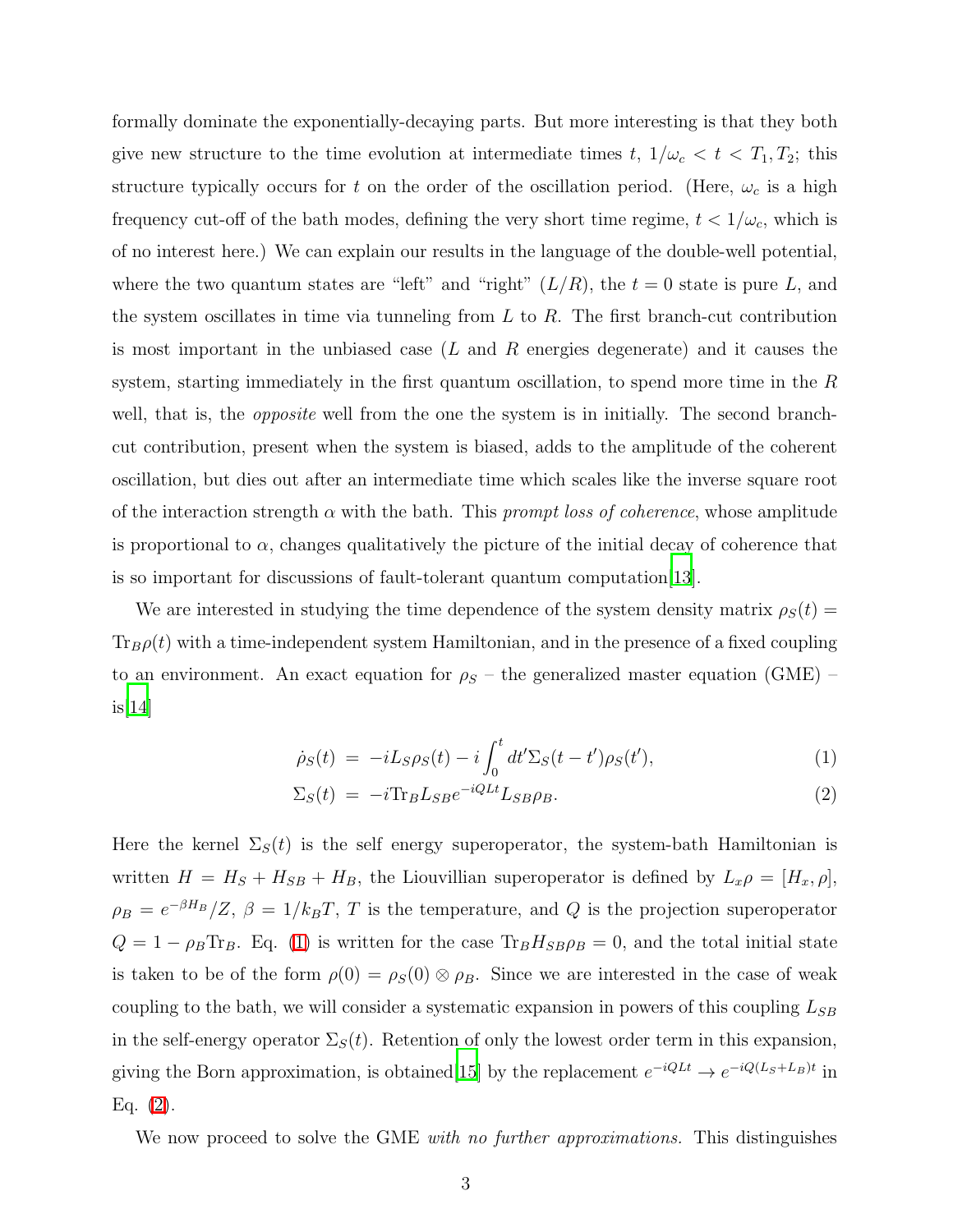our work from previous efforts, in which various other approximations (secular, rotating wave, Markov, "non-interacting blips", short time) are made (see, e.g., [\[7](#page-10-6), [9](#page-10-8), [10,](#page-10-9) [11,](#page-10-10) [12](#page-10-11)]). We will find that, in particular, avoidance of the Markov approximation endows the solution with qualitatively new features.

We obtain our solution for the special case of a two-dimensional system Hilbert space, and a system-bath coupling of a simple bilinear form,  $H_{SB} = S \otimes X$  (S (X) is an operator in the system (bath) space). In this case the GME [\(1\)](#page-2-0) in Born approximation can be rewritten in an ordinary operator form:

$$
\langle \dot{\sigma}_{\mu}(t) \rangle = -i \text{Tr}_{S} \sigma_{\mu} [H_{S}, \rho_{S}(t)] - \int_{0}^{t} dt' I_{\mu}(t, t'), \qquad (3)
$$

$$
I_{\mu}(t, t') = I_{\mu 0}(t') + \sum_{\nu=1}^{3} I_{\mu \nu}(t') \langle \sigma_{\nu}(t - t') \rangle , \qquad (4)
$$

$$
I_{\mu\nu}(t') = \text{Re}\left\{C(-t')\text{Tr}_S\sigma_{\nu}(-t')[\sigma_{\mu},S]S(-t')\right\}.
$$
 (5)

Here  $\sigma_{x,y,z}$  are the Pauli operators,  $\sigma_0 = I$ ,  $\langle x \rangle \equiv \text{Tr}_S x \rho_S$ , the bath correlation function is  $C(t) \equiv \text{Tr}_B[XX(t)\rho_B] = C'(t) + iC''(t)$ , the time dependent operators are in the interaction picture, i.e.,  $o(t) = e^{i(H_S + H_B)t}oe^{-i(H_S + H_B)t}$ , and C' and C'' denote the real and imaginary parts of the bath correlator.

Without loss of generality, we can take the system operators to be of the form

$$
H_S = \frac{\Delta}{2}\sigma_x + \frac{\epsilon}{2}\sigma_z \tag{6}
$$

and  $S = \sigma_z$ . Then the GME can be written in an explicit form  $\langle \underline{\dot{\sigma}}(t) \rangle = R * \langle \underline{\sigma} \rangle + \underline{k}$ . Here  $\underline{\sigma}$  denotes the vector  $(\sigma_x, \sigma_y, \sigma_z)^T$ , convolution is denoted  $A * B \equiv \int_0^t dt' A(t') B(t - t')$ , and

$$
R(t) = \begin{pmatrix} -\frac{E^2}{\Delta^2} \Gamma_1(t) & -\epsilon \delta(t) + \frac{E}{\Delta} K_y^+(t) & 0\\ \epsilon \delta(t) - \frac{E}{\Delta} K_y^+(t) & -\Gamma_y(t) & -\Delta \delta(t)\\ 0 & \Delta \delta(t) & 0 \end{pmatrix},
$$
(7)

$$
\underline{k}(t) = \left(-\frac{E}{\Delta}k^{-}(t), -k_{y}^{-}(t), 0\right)^{T}, \tag{8}
$$

with  $E = \sqrt{\epsilon^2 + \Delta^2}$ , and kernels given by  $\Gamma_1(t) = \frac{4\Delta^2}{E^2} \cos(Et) C'(t)$ ,  $\Gamma_y(t) = \frac{4\Delta^2}{E^2} (1 +$  $\frac{\epsilon^2}{\Delta^2} \cos(Et) C'(t)$ ,  $K_y^+(t) = \frac{4\epsilon\Delta}{E^2} \sin(Et) C'(t)$ ,  $k^-(t) = \frac{4\Delta^2}{E^2} \int_0^t dt' \sin(Et') C''(t')$ , and  $k_y^-(t) =$  $\frac{4\epsilon\Delta}{E^2} \int_0^t dt' (1 - \cos(Et')) C''(t')[16].$  $\frac{4\epsilon\Delta}{E^2} \int_0^t dt' (1 - \cos(Et')) C''(t')[16].$  $\frac{4\epsilon\Delta}{E^2} \int_0^t dt' (1 - \cos(Et')) C''(t')[16].$ 

These equations can be solved in the Laplace domain. Defining the Laplace transform as  $f(s) = \int_0^\infty e^{-st} f(t) dt$ , the solutions are, for the "standard" initial conditions  $\langle \underline{\sigma}(t = 0) \rangle =$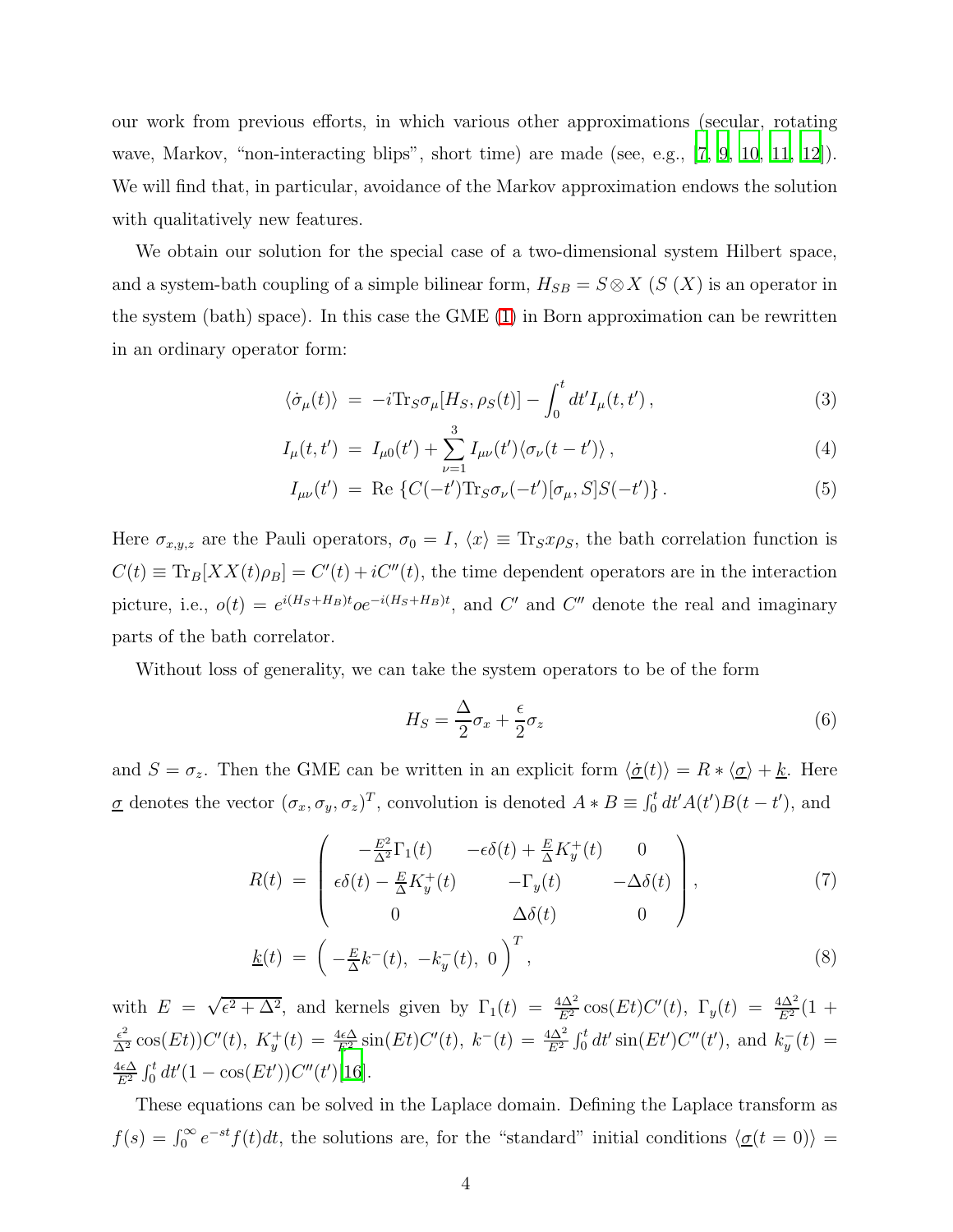<span id="page-4-1"></span> $(0, 0, z_0 = 1)^T$ ,

$$
\langle \sigma_x(s) \rangle = \frac{1}{s + \frac{E^2}{\Delta^2} \Gamma_1(s)} \left( \left( \epsilon - \frac{E}{\Delta} K_y^+(s) \right) \frac{N(s)}{D(s)} - \frac{E}{\Delta} k^-(s) \right),
$$
  

$$
\langle \sigma_y(s) \rangle = -\frac{N(s)}{D(s)}, \quad \langle \sigma_z(s) \rangle = -\frac{\Delta N(s)}{S(s)} + \frac{z_0}{S},
$$
 (9)

$$
N(s) = \frac{E}{\Delta} \left( \epsilon - \frac{E}{\Delta} K_y^+(s) \right) k^-(s) + \left( \frac{\Delta}{s} z_0 + k_y^-(s) \right) \left( s + \frac{E^2}{\Delta^2} \Gamma_1(s) \right), \tag{10}
$$

$$
D(s) = \left(s + \Gamma_y(s) + \frac{\Delta^2}{s}\right) \left(s + \frac{E^2}{\Delta^2} \Gamma_1(s)\right) + \left(\epsilon - \frac{E}{\Delta} K_y^+(s)\right)^2. \tag{11}
$$

<span id="page-4-0"></span>We can give more explicit solutions if we specialize to the spin-boson model, for which  $X = \sum_n c_n (b_n^{\dagger} + b_n)$  and  $H_B = \sum_n \omega_n b_n^{\dagger} b_n$ . If the spectral function  $J(\omega)$  is defined as  $J(\omega) \equiv \sum_n c_n^2 \delta(\omega - \omega_n)$ , then

$$
C(t) = \int_0^\infty d\omega J(\omega) (\coth(\beta \omega/2) \cos(\omega t) + i \sin(\omega t)). \tag{12}
$$

<span id="page-4-2"></span>For most of the sequel we will consider the Ohmic case, for which  $J(\omega) = \frac{\alpha}{2} \omega e^{-\omega/\omega_c}$  ( $\omega_c$  is an ultraviolet cutoff). In this case Eq. [\(12\)](#page-4-0) becomes

$$
C(t) = -\frac{\alpha}{\beta^2} \text{Re } \psi' \left( \frac{1 - i\omega_c t}{\beta \omega_c} \right) + \frac{\alpha \omega_c^2}{2} \frac{1 - \omega_c^2 t^2}{(1 + \omega_c^2 t^2)^2} + i\alpha \omega_c^2 \frac{\omega_c t}{(1 + \omega_c^2 t^2)^2} ,\qquad (13)
$$

where  $\psi'$  is the derivative of the digamma function [\[17](#page-11-4)].

For discussing the exact solution it is instructive to understand the structure of the solution in a Markov approximation. This approximation is obtained by replacing all the kernels  $\Gamma_1$ ,  $\Gamma_y$ ,  $K_y^+$ ,  $k^-$ , and  $k_y^-$  by their values at  $s = 0$ . In this case the solutions Eqs. [\(9\)](#page-4-1) are rational functions of s. Then, if the poles of these rational functions are located at positions  $s_k$  in the complex s plane, with residues  $r_k/2\pi i$ , then the inverse Laplace transform can be written  $\langle \sigma_\mu(t) \rangle = \sum_k r_k^\mu$  $\mu_k^{\mu} \exp(s_i t)$ . We indicate here that while the residues do depend on the label  $\mu = x, y, z$ , the pole positions do not, as is suggested by the form of Eqs. [\(9\)](#page-4-1).

As is well known[\[9](#page-10-8)], there are four poles:  $s_1 = 0$ ,  $s_2 = -\Gamma_1^0$ , and  $s_{3,4} = -\Gamma_2^0 \pm i\tilde{E}$ . The first pole describes the long-time asymptote of the solution (stationary state), the second the purely exponential, " $T_1$ "-type decay (relaxation), and the last two (complex conjugate paired) describe an exponentially decaying sinusoidal part, the " $T_2$ "-type decay of coherent oscillations. The residues of these poles are, to lowest order in  $\alpha$ ,  $r_1^x = x_{\infty} =$  $-(\Delta/E) \tanh(\beta E/2), r_1^y = y_\infty = 0, r_1^z = z_\infty = -(\epsilon/E) \tanh(\beta E/2), r_2^x = \epsilon \Delta/E^2 - x_\infty,$  $r_2^y = 0, r_2^z = \epsilon^2/E^2 - z_{\infty}, r_{3,4}^x = -\epsilon\Delta/2E^2, r_{3,4}^y = -\Delta/2E, \text{ and } r_{3,4}^z = \Delta^2/2E^2.$  The pole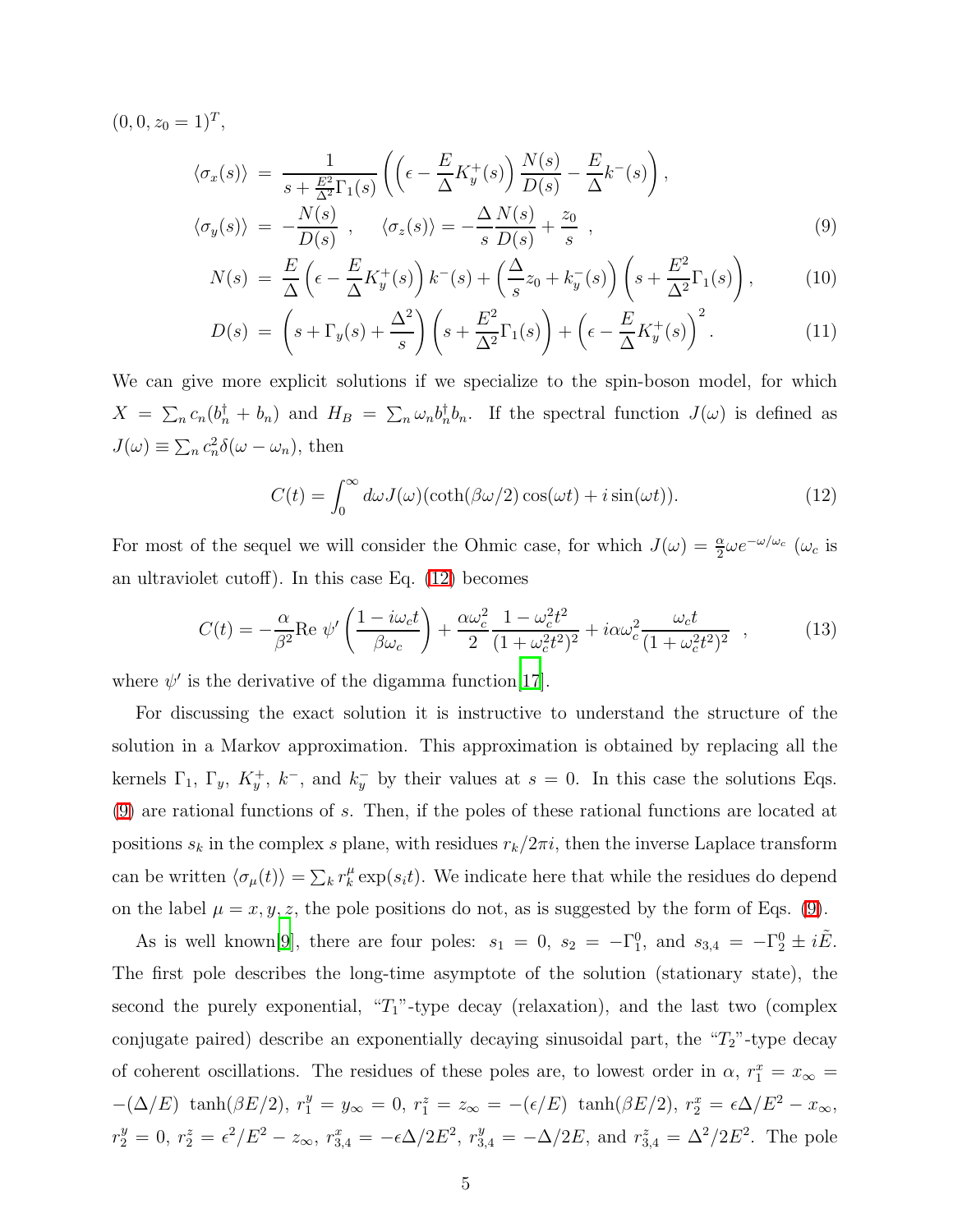positions are, again to lowest order in  $\alpha$ , given by  $\Gamma_1^0 = T_1^{-1} = \frac{\alpha \pi \Delta^2}{E}$  $\frac{\pi \Delta^2}{E} \coth(\beta E/2), \Gamma_2^0 = T_2^{-1} =$  $\Gamma_1^0/2 + \frac{2\alpha\pi\epsilon^2}{E^2} k_B T$ , and  $\tilde{E} = E + \delta E$ ,  $\delta E = \delta E^{\text{Lamb}} + \delta E^{\text{Stark}}$ [\[18](#page-11-5)],  $\delta E^{\text{Lamb}} = \frac{\alpha\Delta^2}{E}$  $\frac{d\Delta^2}{E}(C+\ln(E/\omega_c))$ and  $\delta E^{\text{Stark}} = \frac{\alpha \Delta^2}{E}$  $\frac{\Delta^2}{E}$ (Re  $\psi(iE\beta/2\pi) - \ln(E\beta/2\pi)$ ), where we have dropped terms of order  $E/\omega_c$  and higher, C is the Euler constant, and  $\psi$  is the digamma function [\[17\]](#page-11-4). These expressions are straightforwardly derivable, and agree with the literature[\[9](#page-10-8)], except for the energy shift due to vacuum fluctuations,  $\delta E^{\text{Lamb}}$  (which contains in general  $\ln(E/\omega_c)$  and not ln( $\Delta/\omega_c$ )). We note that this Markovian theory satisfies the expected fundamental relation  $\Gamma_2^0 = \Gamma_1^0/2 + (2\epsilon^2/E^2) \int_{-\infty}^{\infty} dt \langle X(t)X \rangle_B$  (Korringa relation)[\[20\]](#page-11-6); also, to lowest order in  $\alpha$ , the asymptotic values of  $\langle \sigma_\mu(t \to \infty) \rangle$  go to the Boltzmann equilibrium distribution of the system, e.g.,  $z_{\infty} = -(\epsilon/E) \tanh(\beta E/2)$ , unlike, for example, the popular "non-interacting blip" approximation[\[9](#page-10-8)].

We now return to the exact solution, examining it in detail at vanishing temperature  $T = 0$ . In this case the Laplace transform of C in Eq. [\(13\)](#page-4-2) is

$$
C_{T=0}(s) = \alpha s/2 \left(-\cos\left(\tilde{s}\right) \text{Ci}\left(\tilde{s}\right) - \sin\left(\tilde{s}\right) \text{si}\left(\tilde{s}\right)\right) - i\alpha/2 \left(-\omega_c + s \sin\left(\tilde{s}\right) \text{Ci}\left(\tilde{s}\right) - s \cos\left(\tilde{s}\right) \text{si}\left(\tilde{s}\right)\right),
$$
\n(14)

where  $\tilde{s} = s/\omega_c$ [\[19\]](#page-11-7). There is an important feature of this correlation function that makes the Markov solution qualitatively incomplete: while the sine integral si is analytic, the cosine integral Ci(s) behaves like  $\ln(s)$  for  $s \to 0$ [\[17\]](#page-11-4). This means that  $C(s)$  is nonanalytic at  $s = 0$  — it has a branch point there. Thus, the exact solutions  $\langle \sigma_\mu(s) \rangle$  have extra analytic structure not present in the Markov approximation, and the real-time dynamics  $\langle \sigma_{\mu}(t) \rangle$  has qualitatively different features in addition to the pole contributions we have just discussed.

The  $s = 0$  branch point in  $C(s)$  leads the kernels  $\Gamma_1(s)$ ,  $K_y^+(s)$ , and  $k^-(s)$  to have branch points at  $s = \pm iE$ ; the kernels  $\Gamma_y(s)$  and  $k_y^-(s)$  have three branch points, at  $s = 0$  and  $s = \pm iE$ . Thus, the solutions to the GME  $\langle \sigma_{x,y,z}(s) \rangle$  also have three branch points in the complex plane. We find by numerical study that the exact solutions still have four poles as before, which, for small  $\alpha$ , have nearly (but not exactly) the same pole positions and residues as in the Markov approximation.

Thus, the structure of the solutions in the complex s plane is as shown in Fig. [1a](#page-13-0). The locations of the branch cuts are chosen for computational convenience, as discussed shortly. Given this branch-cut structure, the inverse Laplace transform (the Bromwich integral) is evaluated by closing the contour as shown. Thus, the exact inverse Laplace transform can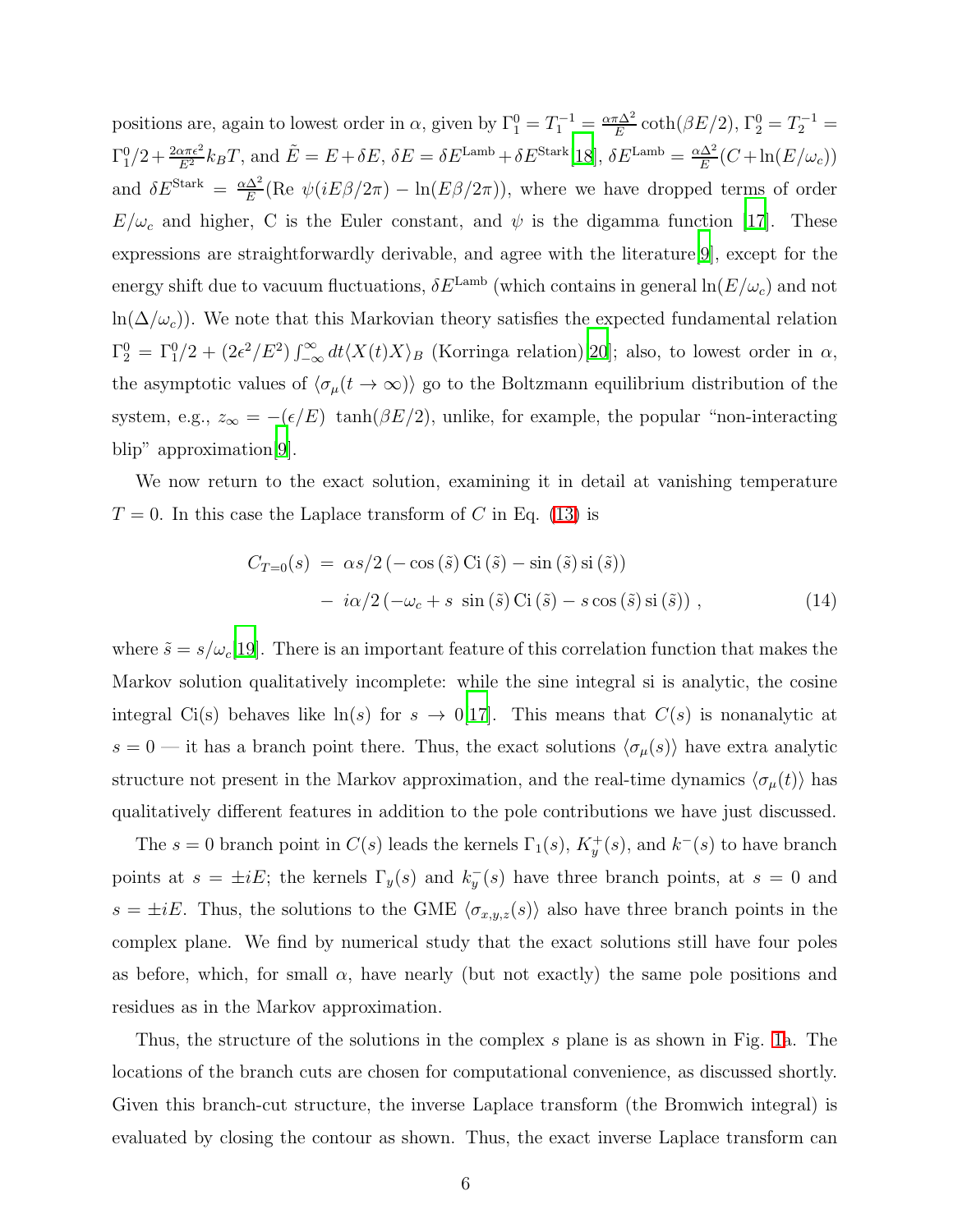<span id="page-6-0"></span>be expressed as  $(t > 0)$ 

$$
\langle \sigma_{\mu}(t) \rangle = \frac{1}{2\pi i} \int_{\mathcal{C}} ds e^{st} \langle \sigma_{\mu}(s) \rangle = \frac{1}{2\pi i} \oint_{\mathcal{C}_{o}} ds e^{st} \langle \sigma_{\mu}(s) \rangle - \frac{1}{2\pi i} \sum_{k=1}^{3} q_{k} \int_{p_{k}}^{\infty} dx e^{q_{k}xt} \langle \langle \sigma_{\mu}(q_{k}x + \eta_{k}) \rangle - \langle \sigma_{\mu}(q_{k}x - \eta_{k}) \rangle ). \tag{15}
$$

Here  $q_k = e^{i\theta_k}$  and  $\eta_k = \eta e^{i(\theta_k - \pi/2)}$ , with  $\eta$  an infinitesimal positive real number. That is,  $\eta_k$  is an infinitesimal displacement perpendicular to the direction of branch cut k. For the cut choices we have made,  $\theta_1 = 5\pi/4$ ,  $\theta_2 = \pi/2$ ,  $\theta_3 = 3\pi/2$ ,  $p_1 = 0$ , and  $p_2 = p_3 = E$ . The closed-contour integral in the expression can be written as a sum over the four poles, and so gives complex exponential contributions to the solution as in the Markovian case. The extra terms, the sum over the three branch cuts, are new and give qualitatively different features. The contributions of the second and third branch cuts are complex conjugates of each other, so we will discuss them together as the "branch cut 2" ("bc2" for short) contribution. The first cut will be discussed as the "bc1" contribution.

The contribution of these cuts to the solution is independent of the detailed positioning of the branch cuts, so long as they are not moved across a pole; the choice of the direction of bc1 is a computational convenience — the apparently most natural choice of this cut direction, along the negative real axis, passes it essentially on top of the  $\Gamma_1$  pole, making the evaluation of the branch-cut integral numerically inconvenient. As a check, we find that the results we discuss now are indeed independent of the cut direction.

We have done a detailed study of these branch-cut contributions for  $\langle \sigma_z(t) \rangle \equiv z(t)$ . For the unbiased spin-boson case,  $\epsilon = 0$ , an essentially analytic calculation can be done for all contributions. In this case there is no bc2 contribution,  $z_{bc2} = 0$ . The bc1 contribution can be obtained analytically to leading order in  $\alpha$ :  $z(t) = z_{poles}(t) + z_{bc1}(t)$ ,

$$
z_{bc1}(t) = -\alpha \{ 1 - \Delta t [\text{Ci}(\Delta t) \sin(\Delta t) - \text{si}(\Delta t) \cos(\Delta t)] \}. \tag{16}
$$

<span id="page-6-1"></span>This function, plotted along with the pole contribution in Fig. [1b](#page-13-0) for the choice of parameters shown, has the following features:  $z_{bc1}(t)$  is negative for all t, it is monotonically increasing, and its long-time behavior is  $z_{bc1}(t) \sim -2\alpha/(\Delta t)^2$ . Also,  $z_{bc1}(t=0) = -\alpha$ .

Let us survey, then, the peculiar features that this branch cut contribution introduces into the time response  $z(t)$ . Visualizing the  $\epsilon = 0$  spin-boson model as a symmetric double well system coupled to its environment, the bc1 piece being negative means that, if the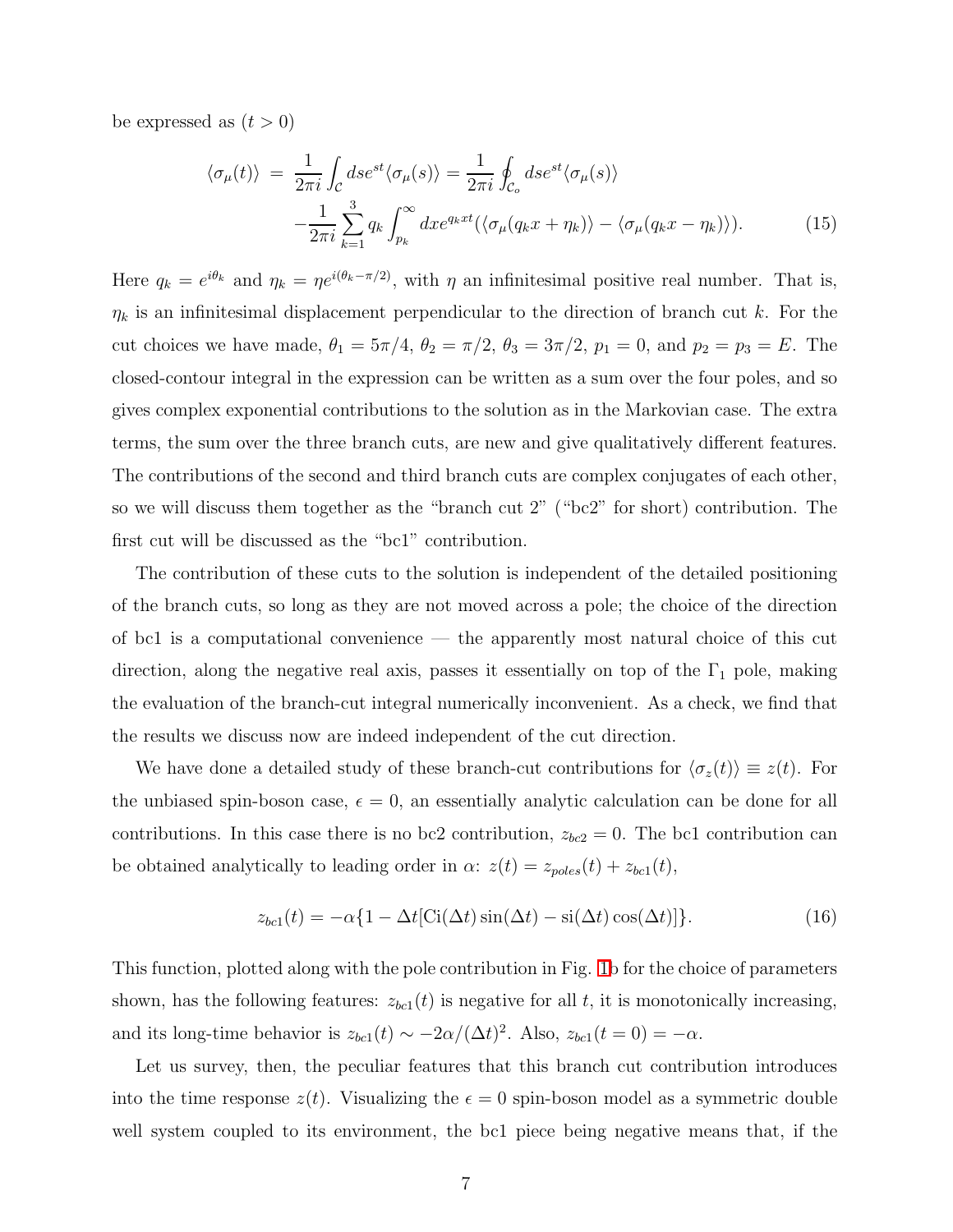system is initially in the left well, it will, in the course of coherently tunnelling back and forth, spend more time in the *right* well! This effect becomes strongest at long time, much longer than  $T_2$ , for in this regime the pole contributions are exponentially small, while the bc1 contribution decays like a power law. Experimentally it may be hard to see the effect in this regime (on account of finite-temperature effects, for example), so it is important to note that this memory effect appears already at early times, indicating that already in the first couple of coherent oscillations, there will be an excess amplitude in the right-well excursions as compared with the left-well excursions, by an amount proportional to  $\alpha$ . We believe, on the basis of a variety of evidence[\[21](#page-11-8)], that the Born approximation should be reliable up to  $\alpha$ 's of order  $1 - 2\%$ ; thus, experiments that look at coherent oscillations accurately at the percent level (which, it seems, will ultimately be necessary for performing quantum computation) could readily see this bc1 effect.

We note several other interesting features of our solution for  $\epsilon = 0$ . Taking into account the non-Markovian effects, we can do a more precise calculation of the pole positions and residues (only poles 3 and 4 contribute). We find, for  $T = 0$ ,  $\Gamma_2 \equiv -\text{Re}(s_3) = \Gamma_2^0 r$ , where, as before  $\Gamma_2^0 = \alpha \pi \Delta/2$ , and the renormalization factor r is given by  $r = (1 - \alpha)/(\kappa^2 + \alpha^2)$  $\alpha^2 \pi^2$   $<$  1, with  $\kappa = 1 - 2\alpha(1/2 + C + \ln(\Delta/\omega_c))$ . Further,  $\text{Im}(s_3) = E + \delta E^{\text{Lamb}} \tilde{r}$ , with  $\tilde{r} = (\kappa - \alpha \pi^2/2(C + \ln(\Delta/\omega_c)))/(\kappa^2 + (\alpha \pi)^2)$ . These expressions are obtained as systematic expansions in the small parameters  $\Gamma_2/E$  and  $\delta E/E$ , and they match a direct numerical evaluation of the pole positions very well up to  $\alpha$ 's of a few percent. For the corresponding pole residues we find the simple result in leading order  $r_3 + r_4 = 1 + \alpha + O(\alpha^2)$ . This would be impossible in a Markovian theory, in which  $z(t = 0) = r_3 + r_4$ , so that  $r_3 + r_4$  would be exactly 1 to all orders in  $\alpha$ . In fact this excess pole residue is exactly what is needed to cancel out the initial value of the bc1 contribution to  $z(t)$ . We note that our results for the residues differ from the weak-coupling expressions in the literature[\[9\]](#page-10-8) (we are not aware of prior reports on  $r, \tilde{r}$ ).

For the biased model ( $\epsilon \neq 0$ ) the bc2 contributions become nonzero; we find that they give other peculiar non-exponential corrections to the solution  $z(t)$ , very different from the bc1 contribution. We can do a nearly analytic evaluation of the bc2 contribution to Eq. [\(15\)](#page-6-0): Using Eq. [\(9\)](#page-4-1) and expanding to lowest order in  $\alpha$ , we find for the integrand of the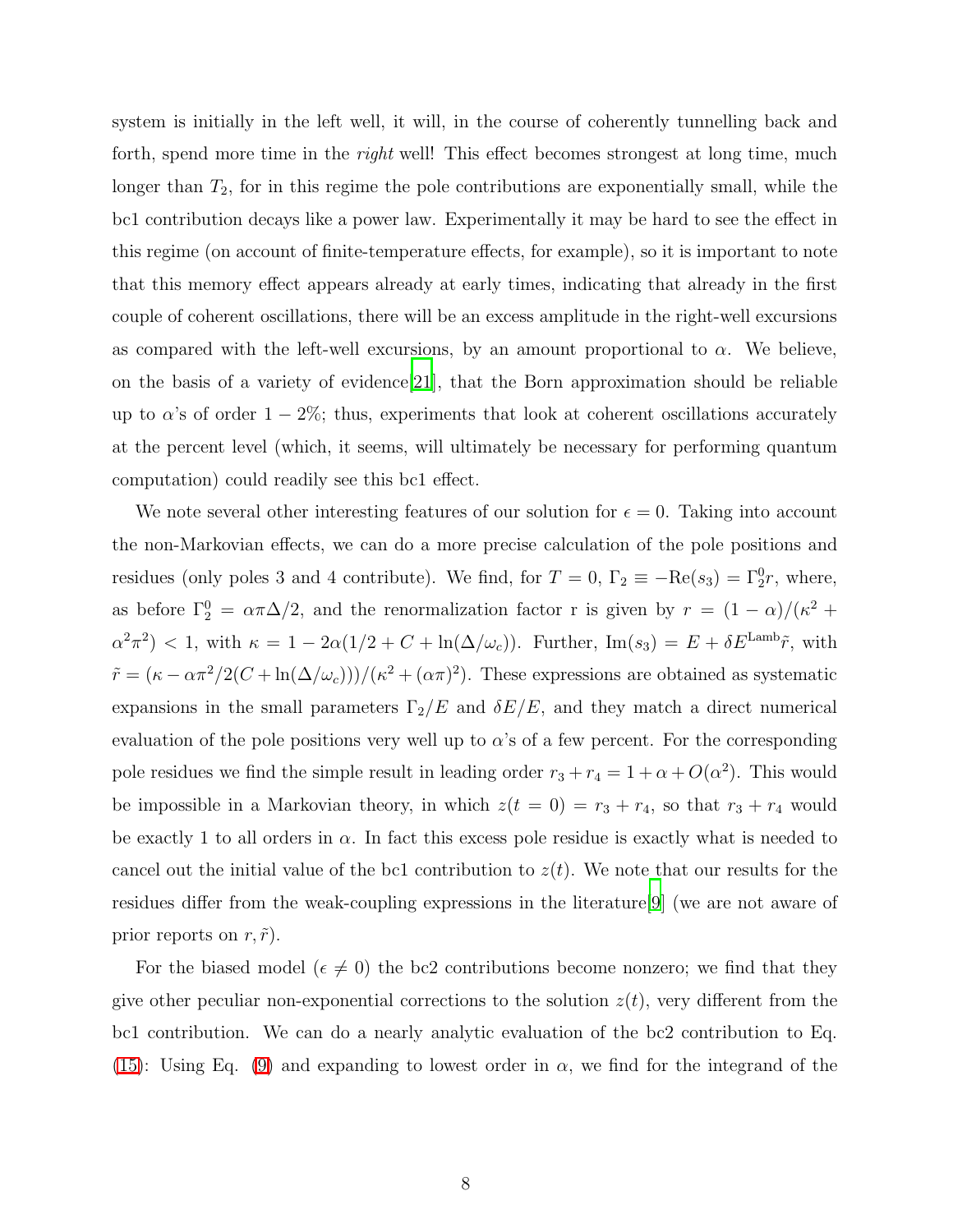<span id="page-8-0"></span>sum of the  $k = 2$  and 3 terms of [\(15\)](#page-6-0),

$$
z_{bc2}(s = i\omega) \approx \frac{2\Delta^2}{\omega} \frac{b^-(\omega)}{(E^2 - \omega^2 + b^+(\omega))^2 + b^-(\omega)^2}.
$$
\n(17)

Here  $b(i\omega \pm \eta) \equiv b^+(\omega) \pm ib^-(\omega)$ ,  $b(s) \equiv \alpha(d(s) + n(s)(s^2 + E^2)/\Delta)$ , where  $d(s)$  and  $n(s)$ are given by  $N(s) = \Delta + \alpha n(s)$  (see Eq. [\(10\)](#page-4-1)) and  $D(s) = s^2 + E^2 + \alpha d(s)$  (see Eq. [\(11\)](#page-4-1)). Since  $b^-(\omega) = 0$  for  $|\omega| \leq E$ , it is reasonable to expect that  $b^-$  will grow linearly as one passes onto the branch cut; and, in fact, we find from numerical study that a good ansatz is  $b^-(\omega) = (E - \omega)\tilde{b}^-(\omega)$ , with  $\tilde{b}^-(\omega)$  being a weakly varying, real function of  $\omega/E$ . With this, for  $\omega$  of order E, Eq. [\(17\)](#page-8-0) simplifies to

<span id="page-8-1"></span>
$$
z_{bc2}(s = i\omega) \approx -\frac{\Delta^2 \tilde{b}^-(E)}{2E^3} \frac{1}{\omega - E}.
$$
\n(18)

<span id="page-8-2"></span>We find that [\(18\)](#page-8-1) should be valid for  $\omega > E + b^{+}(E)/2E$ . Using (18) we can do the branch cut integral, which gives (for  $t \leq 1/(\alpha Ex_0)$  — see Appendix for an alternative approach),

$$
z_{bc2}(t) \approx \alpha x_1 \log(x_0 \alpha E t) \cos(E t + \phi). \tag{19}
$$

Here the dimensionless constants  $x_0 = |b^+(E)|/2\alpha E^2 = |\delta E|/\alpha E$  and  $x_1 = \Delta^2 \tilde{b}^-(E)/2\alpha E^3$ . Since  $b^{\pm} \propto \alpha$ , these constants are independent of  $\alpha$ . The last expression for  $x_0$  comes from an evaluation of  $b^+(E)$ : it is directly related to the energy renormalization in the Markov approximation,  $b^+(E) = 2E\delta E^{\text{Lamb}}$ .

In Fig. [2](#page-14-0) we show a direct numerical evaluation of  $z_{bc2}(t)$ . One can see the decay of the oscillatory part, which is logarithmic according to Eq. [\(19\)](#page-8-2). Even though the decay is very non-exponential, it is reasonable to attempt to characterize this decay by a time scale. Eq. [\(19\)](#page-8-2) obviously does not work at  $t = 0$ , since it is logarithmically divergent. This is not surprising, since our calculation has neglected cutoff effects (dependence on  $\omega_c$ ), so Eq. [\(19\)](#page-8-2) is not expected to be correct for  $t < 1/\omega_c$ . However, if we consider "early" time to be the first half-period of the coherent oscillation,  $t_0 = \pi/E$ , then Eq. [\(19\)](#page-8-2) should be valid and we can use it to characterize the decay by determining the time  $t<sub>h</sub>$  at which  $z<sub>bc2</sub>(t)$  decreases to half its early-time value, i.e.,  $z_{bc2}(t_h) = \frac{1}{2} z_{bc2}(t_0)$ . We obtain

<span id="page-8-3"></span>
$$
t_h = \frac{1}{E} \sqrt{\frac{\pi E}{|\delta E|}} \propto \frac{1}{E} \frac{1}{\sqrt{\alpha}}.
$$
\n(20)

Surprisingly,  $t_h \propto 1/\sqrt{\alpha}$  depends non-analytically on  $\alpha$ . This explains the effect that is evident in Fig. [2:](#page-14-0) for small  $\alpha$ ,  $t_h \ll T_2$ , that is, on the scale of  $T_2$ , there is a very rapid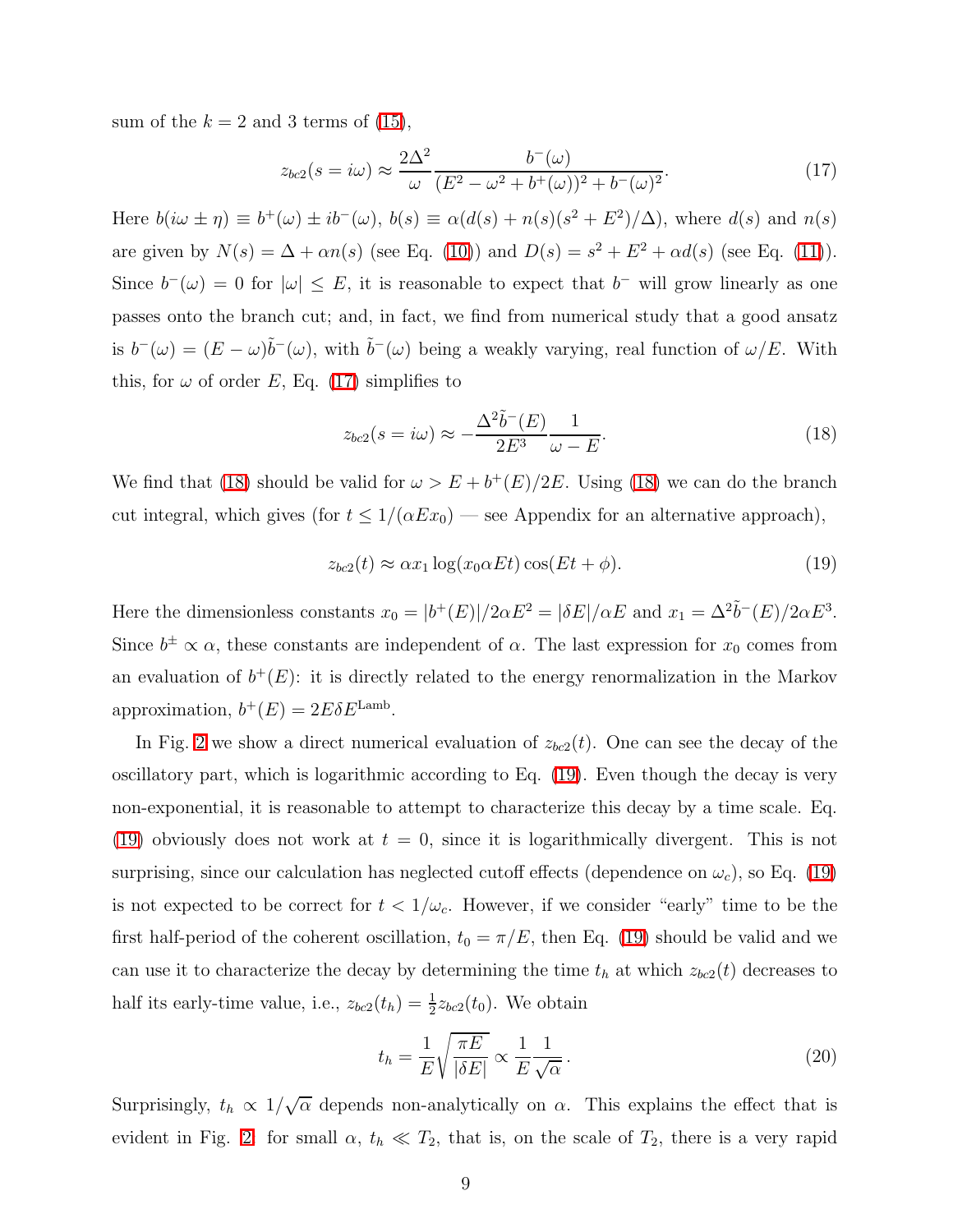loss of coherence as contributed by bc2. This phenomenon may be called a prompt loss of coherence, as it would appear experimentally as a fast initial loss of coherence (from 100% to  $(1 - c\alpha)100\%$ , c being some constant near unity), followed by a much slower, exponential decay of coherence on the regular  $T_2$  time scale.

We give a few final remarks about the bc2 calculation. The absolute size of the bc2 contribution reaches a maximum near the value of  $\epsilon/\Delta$  used in Fig. [2;](#page-14-0) the relative size of this contribution continues to increase as  $|\epsilon|/\Delta$  increases, so that it eventually becomes much larger than the pole contribution (but all contributions to  $z(t)$  go to zero as  $|\epsilon|/\Delta \to \infty$ ). When  $|\epsilon| \approx \Delta$ , we find that, because of the prompt loss of coherence, there is a *deficit* in the total pole contribution, that is,  $\sum_k r_k = 1 - O(\alpha) < 1$ . Even in the absence of an explicit branch cut computation, this deficit signals the prompt loss of coherence, in that it indicates that the exponentially decaying contributions to  $z(t)$  do no account for all the coherence near  $t = 0$ . Note that this is opposite to the unbiased case, where, as a result of the bc1 part, there is an excess pole contribution.

Naturally, many more regimes could be studied using the present approach. Recently, there has been interest in varying both the system  $|12|$  and bath  $|22|$  initial conditions, as well as in varying the model of the bath density of states [\[22](#page-11-9)]. For all these circumstances, the systematic Born expansion procedure we report here can be done. It is clear on general grounds that the appearance of branch cut contributions will not be restricted to the Ohmic model we have studied in detail here; It is easy to show that for any spectral density of the form  $J(\omega) \propto \omega^n$  at low frequencies  $(n = 0, 1, 2, ...)$ ,  $C(t)$  will have a power-law dependence at long time, and thus  $C(s)$  will have a branch point at  $s = 0$ . So, interesting non-exponential contributions to the dynamics are expected in all these cases.

Our hope is that, using the present and further exact calculations of the weak-coupling behavior of the spin-boson model, a tool will be made available to permit precision experiments to test the validity of the model (which, at present, is only phenomenologically justified) in various physical situations of present interest in quantum information. A fundamentally correct, experimentally verified theory of the system and its environment should ultimately be of great value in finding a satisfactory qubit for the construction of a quantum information processor.

DPDV is supported in part by the National Security Agency and the Advanced Research and Development Activity through Army Research Office contract number DAAD19-01-C-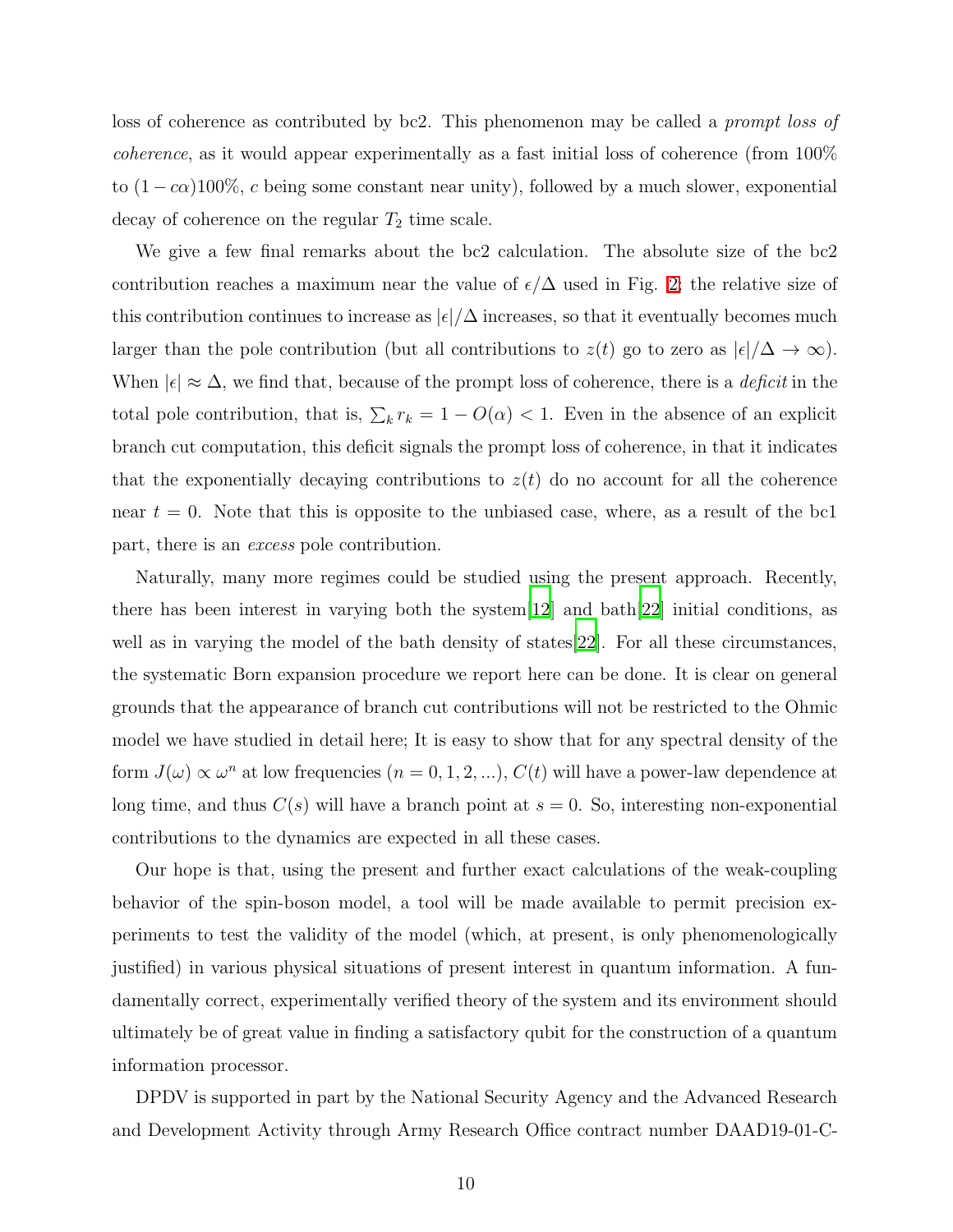0056. He thanks the Institute for Quantum Information at Cal Tech (supported by the National Science Foundation under Grant. No. EIA-0086038) for its hospitality during the initial stages of this work. DL thanks the Swiss NSF, NCCR Nanoscience, DARPA and the ARO.

- <span id="page-10-0"></span>[1] R. Hanson et al., "Zeeman energy and spin relaxation in a one-electron quantum dot," [cond-mat/0303139.](http://arxiv.org/abs/cond-mat/0303139)
- <span id="page-10-1"></span>[2] D. Loss and D. P. DiVincenzo, "Quantum Computing with Quantum Dots," Phys. Rev. A 57, 120 (1998), [cond-mat/9701055.](http://arxiv.org/abs/cond-mat/9701055)
- <span id="page-10-2"></span>[3] Yu. Makhlin, G. Schön, and A. Shnirman, "Quantum state engineering with Josephsonjunction devices," Rev. Mod. Phys. 73, 357-400 (2001), [cond-mat/0011269.](http://arxiv.org/abs/cond-mat/0011269)
- <span id="page-10-3"></span>[4] Y. Nakamura, Yu. A. Pashkin, and J. S. Tsai, "Coherent control of macroscopic quantum states in a single-Cooper-pair box," Nature 398, 786-788 (1999); Yu. A. Pashkin, T. Yamamoto, O. Astafiev, Y. Nakamura, D. V. Averin, and J. S. Tsai, "Quantum oscillations in two coupled charge qubits," Nature 421, 823-826 (2003).
- <span id="page-10-4"></span>[5] I. Chiorescu, Y. Nakamura, C. J. P. M. Harmans, and J. E. Mooij, "Coherent Quantum Dynamics of a Superconducting Flux Qubit," Science 299, 1869-1871 (2003).
- <span id="page-10-5"></span>[6] D. Vion et al., "Manipulating the quantum state of an electrical circuit," Science 296, 886-889 (2002).
- <span id="page-10-6"></span>[7] A. J. Leggett *et al.*, Rev. Mod. Phys. **59**, 1 (1987).
- <span id="page-10-7"></span>[8] D. P. DiVincenzo and D. Loss, "Quantum Computers and Quantum Coherence," J. of Magnetism and Magnetic Matls. 200, 202 (1999), [cond-mat/9901137.](http://arxiv.org/abs/cond-mat/9901137)
- <span id="page-10-8"></span>[9] U. Weiss, Quantum Dissipative Systems (World Scientific, Singapore, Second Edition, 1999).
- <span id="page-10-9"></span>[10] M. Grifoni and P. Haenggi, "Driven Quantum Tunneling," Phys. Rep. 304, 229-358 (1998).
- <span id="page-10-10"></span>[11] Daniel Braun, Fritz Haake, and Walter T. Strunz, Phys. Rev. Lett. 86, 2913 (2001) [\(quant-ph/0006117\)](http://arxiv.org/abs/quant-ph/0006117); Walter T. Strunz, Fritz Haake, and Daniel Braun, Phys. Rev. A 67, 022101 (2003) [\(quant-ph/0204129\)](http://arxiv.org/abs/quant-ph/0204129).
- <span id="page-10-11"></span>[12] V. Privman, "Onset of Decoherence in Open Quantum Systems," [cond-mat/0303157;](http://arxiv.org/abs/cond-mat/0303157) "Initial Decoherence of Open Quantum Systems," J. Stat. Phys. 110, 957-970 (2003), [quant-ph/0205037.](http://arxiv.org/abs/quant-ph/0205037)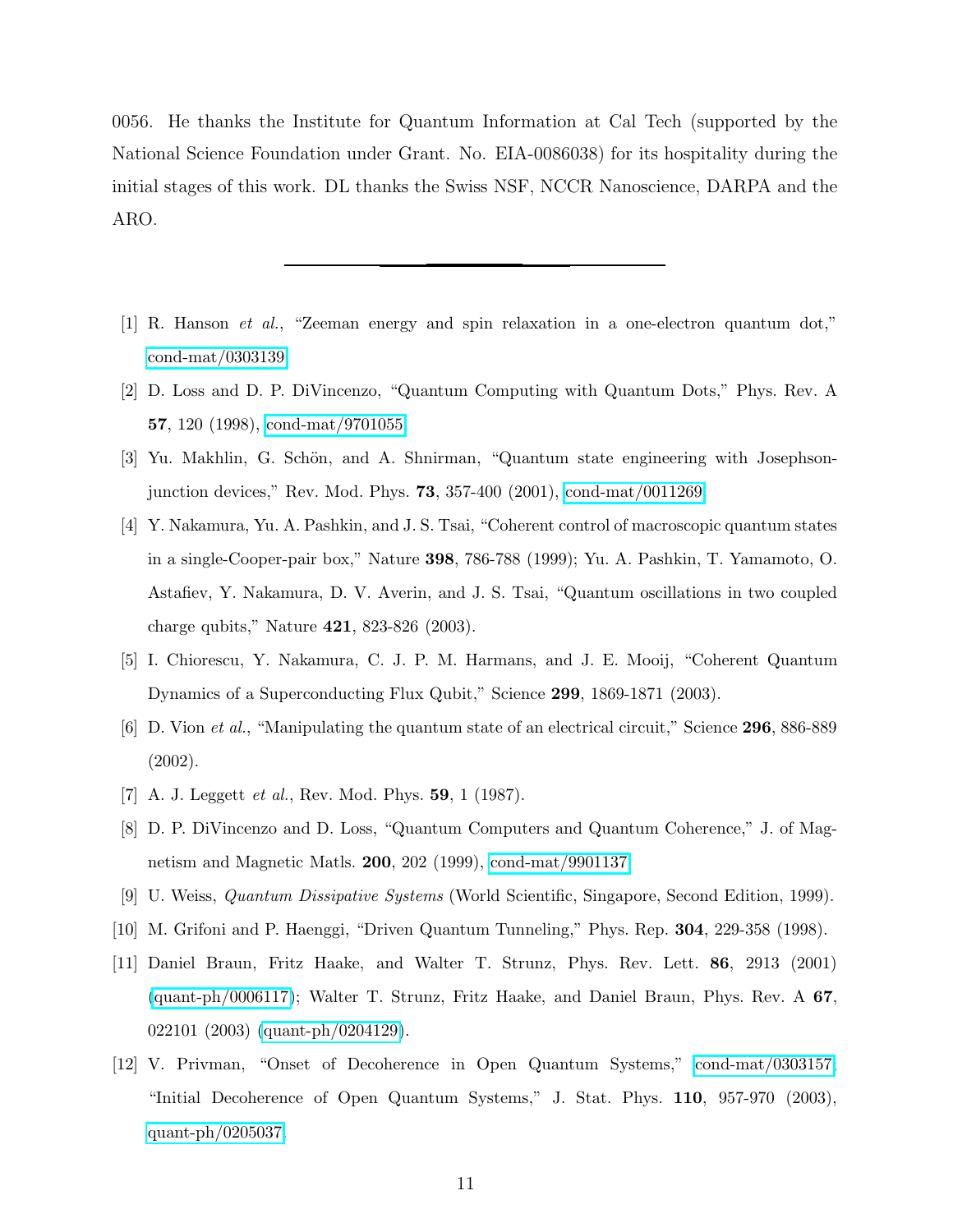- <span id="page-11-0"></span>[13] J. Preskill, "Fault-tolerant quantum computation," in Introduction to Quantum Computation and Information (ed. H.-K. Lo, S. Popescu, and T. Spiller, World Scientific, Singapore, 1998), pp. 213-269.
- <span id="page-11-1"></span>[14] E. Fick and G. Sauermann, The Quantum Statistics of Dynamic Processes (Springer, Berlin, 1990).
- <span id="page-11-3"></span><span id="page-11-2"></span>[15] M. Celio and D. Loss, Physica A **150**, 769 (1989).
- <span id="page-11-4"></span>[16] Note that in this theory there is a very simple relationship between  $\sigma_y$  and  $\sigma_z$ :  $\Delta \sigma_y = \dot{\sigma}_z$ .
- [17] M. Abramowitz and I. A. Stegun, Handbook of Mathematical Functions, (Dover, New York, 1965), Chaps. 5 and 6.
- <span id="page-11-7"></span><span id="page-11-5"></span>[18] C. W. Gardiner and P. Zoller, Quantum Noise (Second Edition, Springer, Berlin, 2000).
- [19] The constant term  $\omega_c$  in  $C''_{T=0}(s)$  cancels in the physical correlators  $k^-(s)$  and  $k_y^-(s)$ .
- <span id="page-11-6"></span>[20] A. Abragam, The Principles of Nuclear Magnetism (Clarendon Press, Oxford, 1961), pp. 2.12-13.
- <span id="page-11-8"></span>[21] For example, the scaling relations discussed in the Appendix work very well up to  $\alpha \sim 0.01$ .
- <span id="page-11-9"></span>[22] A. Shnirman, Yu. Makhlin, and G. Schön, "Noise and decoherence in quantum two-level systems," [cond-mat/0202518.](http://arxiv.org/abs/cond-mat/0202518)

## APPENDIX A: SCALING FORM FOR BRANCH CUT INTEGRALS

By numerical study we find that the branch cut integrals conform to some simple scaling laws for small  $\alpha$ . If we write the bc1 and bc2 integrals as  $z_{bc1}(t) = \int_0^\infty dx e^{-q_1xt} z_{bc1}(s = q_1x)$ and  $z_{bc2}(t) = \text{Re} \int_E^{\infty} dx e^{ixt} z_{bc2}(s = ix)$ , then we find that for small  $\alpha$  and for  $s < \omega_c$ ,  $z_{bc1}(s)$ can be written in a scaling form

<span id="page-11-10"></span>
$$
z_{bc1}(x) = (\alpha/E)f_1(\epsilon/\Delta, x/E). \tag{A1}
$$

<span id="page-11-11"></span>But for bc2 a very different scaling law applies:

$$
z_{bc2}(x) = (1/E)f_2(\epsilon/\Delta, (x - E)/\alpha E). \tag{A2}
$$

Here  $f_{1,2}$  are dimensionless, "universal" functions that govern the behavior of the branch cut contributions for small  $\alpha$ . For bc1, the behavior that the scaling law gives is very simple: Eq. [\(A1\)](#page-11-10) implies that  $z_{bc1}(t) = \alpha \bar{f}_1(\epsilon/\Delta, Et)$ , where  $\bar{f}_1$  is the Laplace transform of the scaling function  $f_1$ . We might have expected this behavior from Eq. [\(16\)](#page-6-1), from which we can read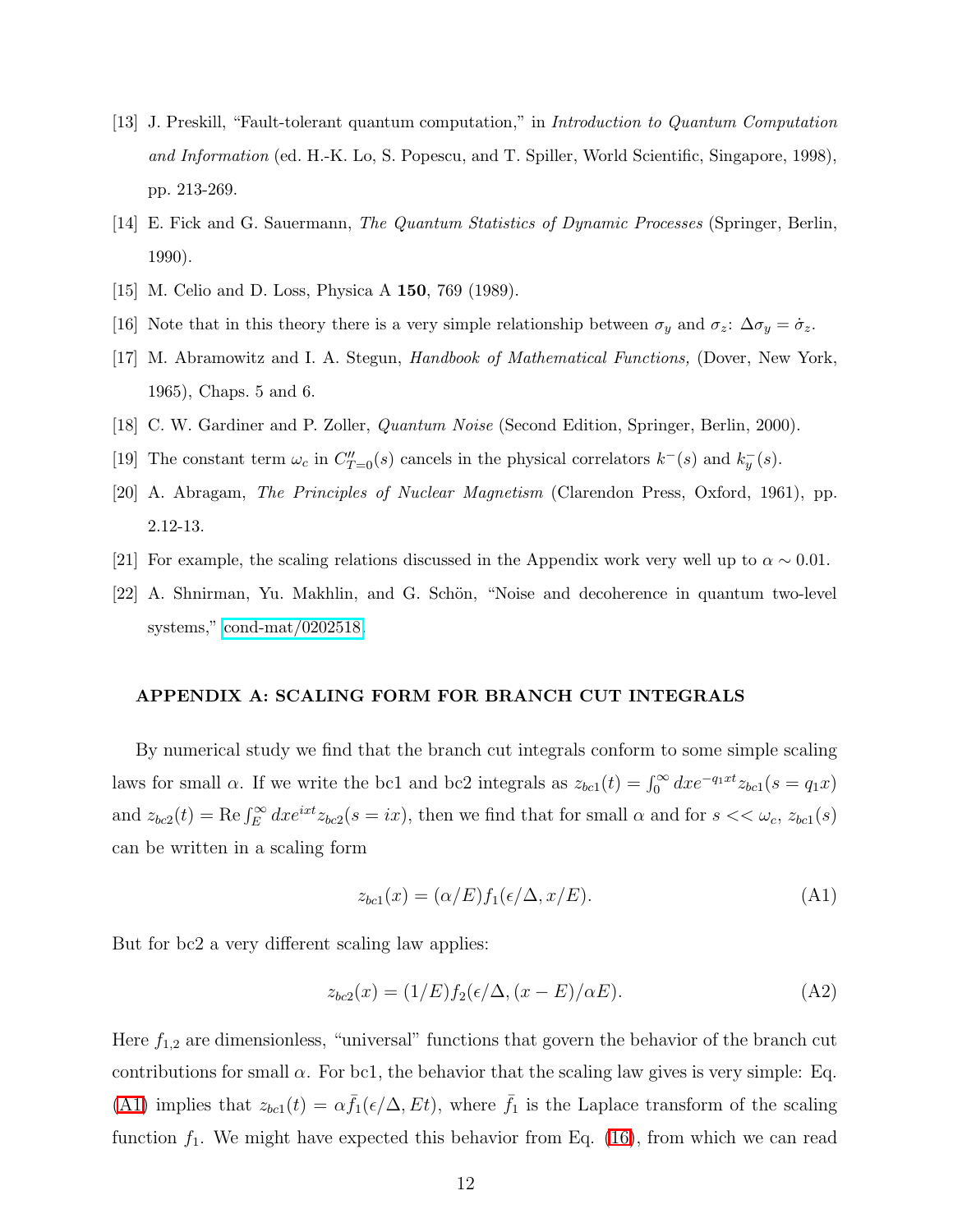off the scaling function for  $\epsilon = 0$ . In fact it appears from numerical studies that  $f_1$  hardly changes as  $\epsilon$  is varied, except for an overall scale factor; that is,  $\bar{f}_1(\epsilon/\Delta, Et) \approx a(\epsilon/\Delta)b(Et)$ . We find that the scaling function  $a(\tau) > 0$  is peaked at  $\tau = 0$ . So, the memory effect described above for  $\epsilon = 0$  persists for finite  $\epsilon$ , but becomes smaller. For  $|\epsilon| \approx \Delta$  the bc2 contribution, which we will describe now, becomes dominant over the bc1 one.

Returning to Eq. [\(A2\)](#page-11-11), if we write the Fourier transform of the scaling function as  $\bar{f}_2(\tau) = \int_0^\infty e^{ix\tau} f_2(x) dx$  and consider its polar form  $\bar{f}_2(\tau) = r_2(\tau) e^{i\phi_2(\tau)}$ , then we obtain

$$
z_{bc2}(t) = \alpha r_2(\alpha Et) \cos(Et + \phi_2(\alpha Et)). \tag{A3}
$$

This shows that bc2 contributes an oscillatory part to the solution, whose " $T_2$ " decay is determined by the features of the scaling function  $r_2$ . A few more observations about  $f_2$ (obtained initially from numerical study) reveal some crucial properties of the  $r_2$  function: 1)  $f_2(0) = 0$ ; 2)  $|f_2(x)|$  has a single maximum at  $x = x_0$ , where  $x_0$  is some constant of order unity; 3) Most important for the present discussion, for  $x > x_0$   $f_2(x)$  approaches  $1/x$ , that is,  $f_2(x) \sim x_1/x$ , where  $x_1$  is another real constant of order unity. Fact 3) implies that, for  $\tau \to 0$ ,  $r_2(\tau) \approx x_1 \log(x_0 \tau)$ . That is, we conclude that at sufficiently short time (actually for  $t \leq 1/(\alpha Ex_0)$ , so a relatively long time),

$$
z_{bc2}(t) = \alpha x_1 \log(x_0 \alpha E t) \cos(E t + \phi), \tag{A4}
$$

as stated in the text.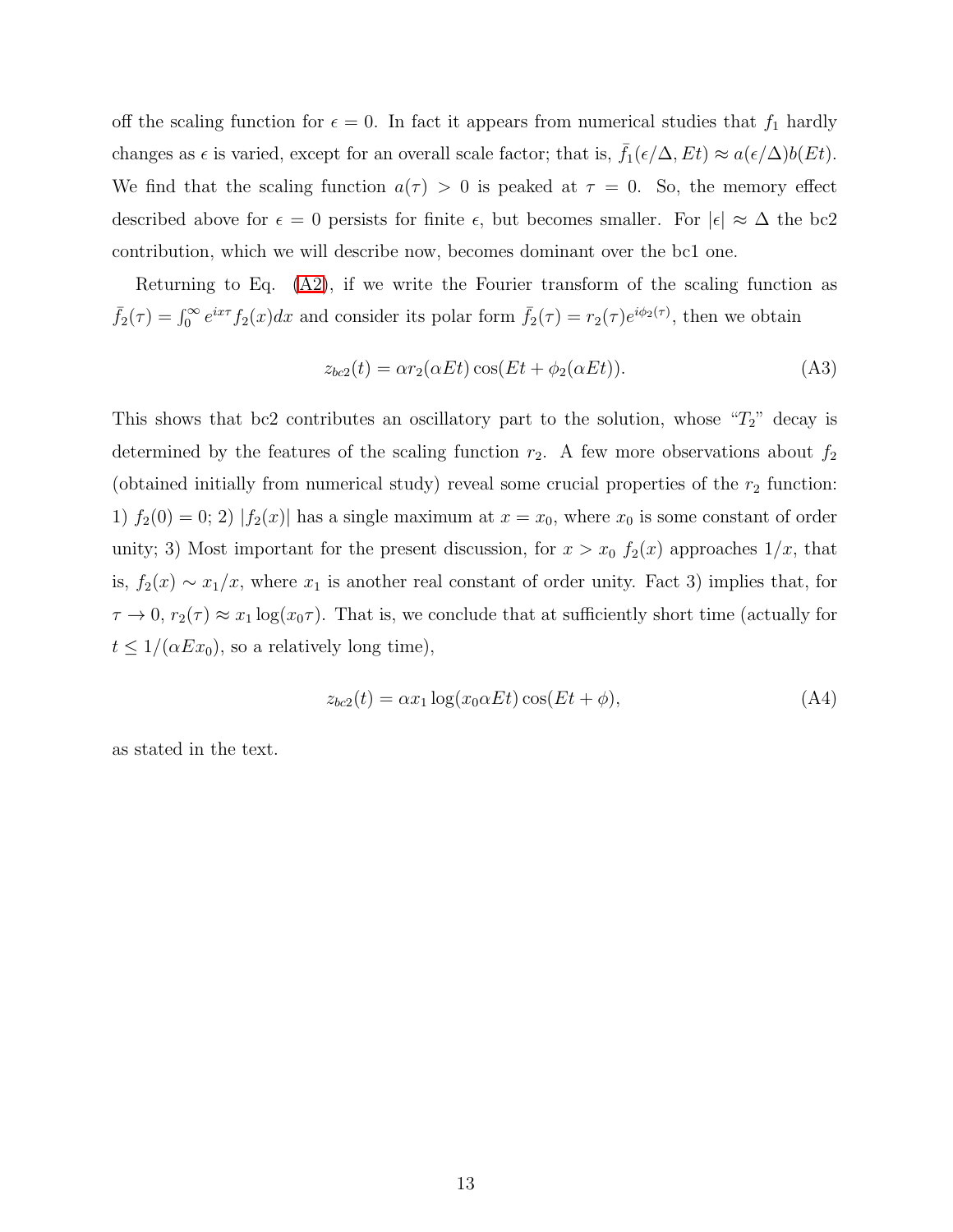

<span id="page-13-0"></span>FIG. 1: (a) Structure of the solutions  $\langle \sigma_\mu(s) \rangle$  in the complex s plane. The four poles  $p_1$ ,  $p_2$ ,  $p_3$ , and  $p_4$ , are indicated by crosses; the three branch points at  $s = 0, \pm iE$  are indicated by solid circles, and the three branch cuts chosen, bc1, bc2, and bc3, are indicated by dashed lines. The inverse Laplace transform requires an integration along the contour C parallel to the imaginary axis. This integral may be evaluated by closing with a contour in the left half plane  $(C_0,$  the Bromwich contour), which lies at infinity except for looping back around each of the branch cuts. (b)  $z_{poles}(t)$  and  $z_{bc1}(t)$  for the unbiased case,  $\epsilon = 0$ ,  $\Delta = 1$ ,  $\omega_c = 30$ ,  $T = 0$ , and  $\alpha = 0.01$ . t is in units of  $1/E$  (i.e.,  $E = 1$ ).